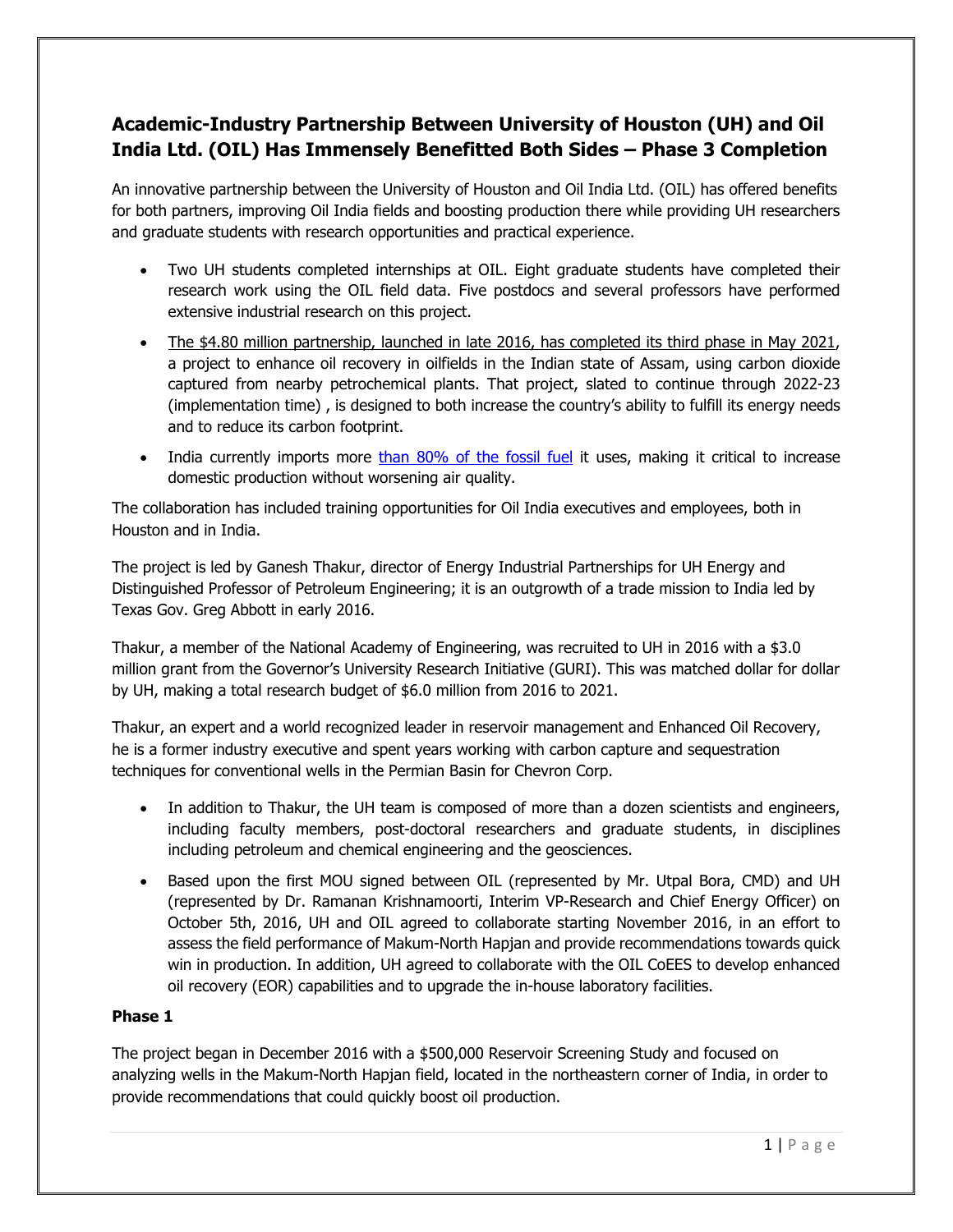It was successful – UH researchers calculated that oil reserves controlled by Oil India, the national oil company of India, are substantially higher than previously thought. Another recommendation – which discouraged drilling in one area under consideration – resulted in a potential savings of \$4 million.

Among other accomplishments during Phase 1, which concluded in May 2017:

- All pertinent field data was reviewed in order to complete a broad characterization of the MKM-NHJN field
- A classical reservoir engineering study indicated that effective integrated reservoir management is critical to maintain the field production rate and achieve a recovery rate of 43%
- Detailed integrated well reviews were performed on 58 wells, resulting in immediate production gains, including an increase of 35 kiloliters per day, or 220 barrels per day in one well, Makum-53.
- The UH team also reviewed surface facilities and recommended implementing effective surface facilities management and lowering surface separator pressure from 21 kilograms per square centimeter (ksc) to 18 ksc
- Other recommendations dealt with well cementing, sand control and bringing surveillance and monitoring practices up to industry standards.

In addition, UH researchers screened 50 OIL reservoirs and ranked their potential for enhanced oil recovery/improved oil recovery. Seven reservoirs, including the top five ranked reservoirs, were selected for more detailed studies using a patented UH technique. The more detailed study found that with effective reservoir management, four out of the top five reservoirs offer the potential for adding at least 17 million barrels of oil to the country's reserves, with a 33% probability of success.

Interaction wasn't limited to the oil field, however. Three workshops for Oil India executives were conducted, two at UH and one in India, followed by a series of recommendations to build and maintain executive team competencies. That was in addition to training by UH experts in enhanced oil recovery techniques.

### **Phase 2**

Phase 1 of the project served as an introduction to the potential benefits it could provide Oil India. In Phase 2, conducted between September 2017 and December 2018, the collaboration deepened as University researchers identified specific reservoir management opportunities in the Makum-North Hapjan Field, as well as in the Greater Jorajan Field and Dikom Field, and began working to prepare the fields for eventual carbon capture and utilization projects.

Phase 2 came with funding of \$1.4 million, with an additional \$325,000 for lab-based research, for a total of \$1.725 million.

Among a number of significant accomplishments and recommendations, the UH team developed a new petrophysical model for Oil India for the Makum-North Hapjan Field. Together with new core data and reservoir simulation work, this modeling revealed a significantly higher original oil in place, or OOIP, suggesting Oil India's reserves are higher than originally estimated.

Additional screenings and simulation studies of the field led to recommendations of where to drill and techniques best suited to improve production, including the use of water injection for pressure maintenance in selected areas, rather than conducting waterflooding everywhere in the reservoir.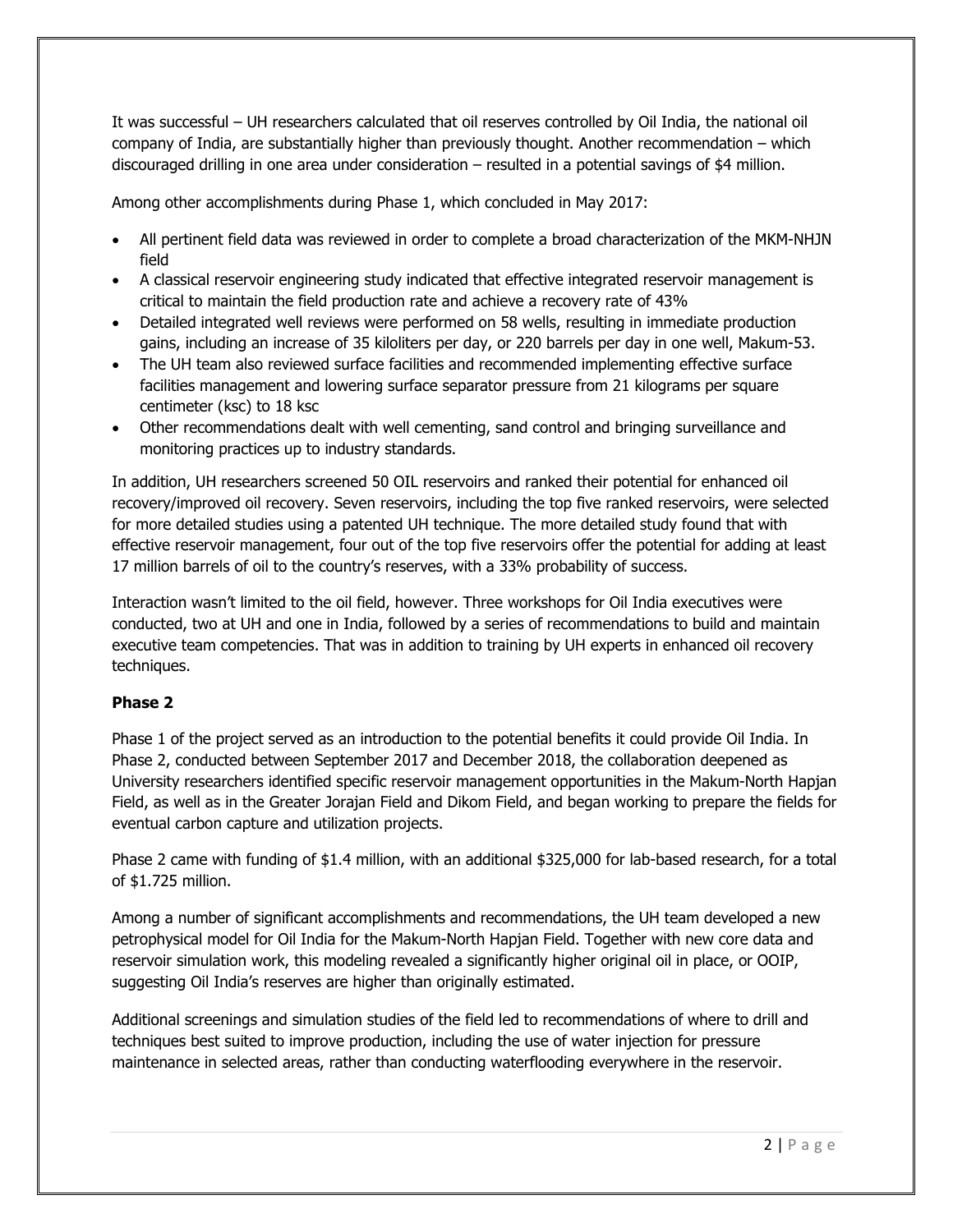Two additional oilfields – the Greater Jorajan Field and Dikom Field – were reviewed, yielding specific recommendations on where to drill, along with identifying concerns about oil migrating into the gas cap at some wells. Oil India was provided with recommendations to avoid or minimize the concern.

Other results from Phase 2 included:

- A proposal to use horizontal wells with hydraulic fracturing to revive the tight Lower Tipam reservoir to improve oil recovery in the Jorajan
- A provisional patent filed involving researchers from both UH and Oil India dealing with carbon dioxide miscibility.
- Identified opportunities to recover more than 16 million barrels of previously unrecognized incremental oil

OIL employees were given four weeks of training on enhanced oil recovery, while a UH expert on well completions, Dr. George Wong, visited field operations in India to review operations and recommended potential changes to improve oil recovery.

The learning opportunities went both ways. Two UH graduate petroleum engineering students completed internships at the Oil India field headquarters (FHQ) and at Center of Excellence for Energy Studies (CoESS).

Phase 2 ended with the recommendation that OIL leverage its association with UH to launch a complete internal executive training program using UH experts – who together have decades of industry and academic experience in delivering practical training – to identify necessary resources and create a comprehensive program.

### **Phase 3**

- Phase 3 of the Oil India-UH collaboration that started in October 2019 has just been completed (a three-volume 660-page report), and management presentations to Oil India Ltd. are planned to be conducted in June, 2021. The \$2.6 million project and lab-research work was focused on enhancing oil production by using carbon dioxide captured from nearby petrochemical plants to boost oil recovery in several fields in Assam and builds upon the field improvements undertaken in Phase 2.
- This carbon capture, utilization and storage project will help to reduce the country's carbon footprint, a critical step for India to participate in the future energy economy.
- Dr. Thakur (the Principal Investigator) and his team members were able to visit FHQ in Duliajan and CoEES in Guwahati in the state of Assam to collect key data for conducting the collaborative research in Phase 3 right before the pandemic during November 2019 and February 2020. Since then, they conducted 28 bi-weekly videoconferencing with the FHQ and CoEES executives utilizing the state of the art technologies to advance the research project in an effective manner. All these VCs were conducted in the nighttime from Houston so that the customers could have their meetings in the morning times in India.
- UH, FHQ and CoEES coordinated an excellent training program for Oil India Limited executives, focused on EOR (enhanced oil recovery), seismic technology, petrophysical analysis, reservoir simulation, and lab capability development. In the five training courses, advanced theoretical concepts and practical approaches were delivered by various UH experts. The instructors for these training programs included subject matter expert world-renowned professors, such as, Dr. Ganesh Thakur (NAE and Former SPE President), Dr. Farouq Ali (NAE), Dr. Rob Stewart (Former SEG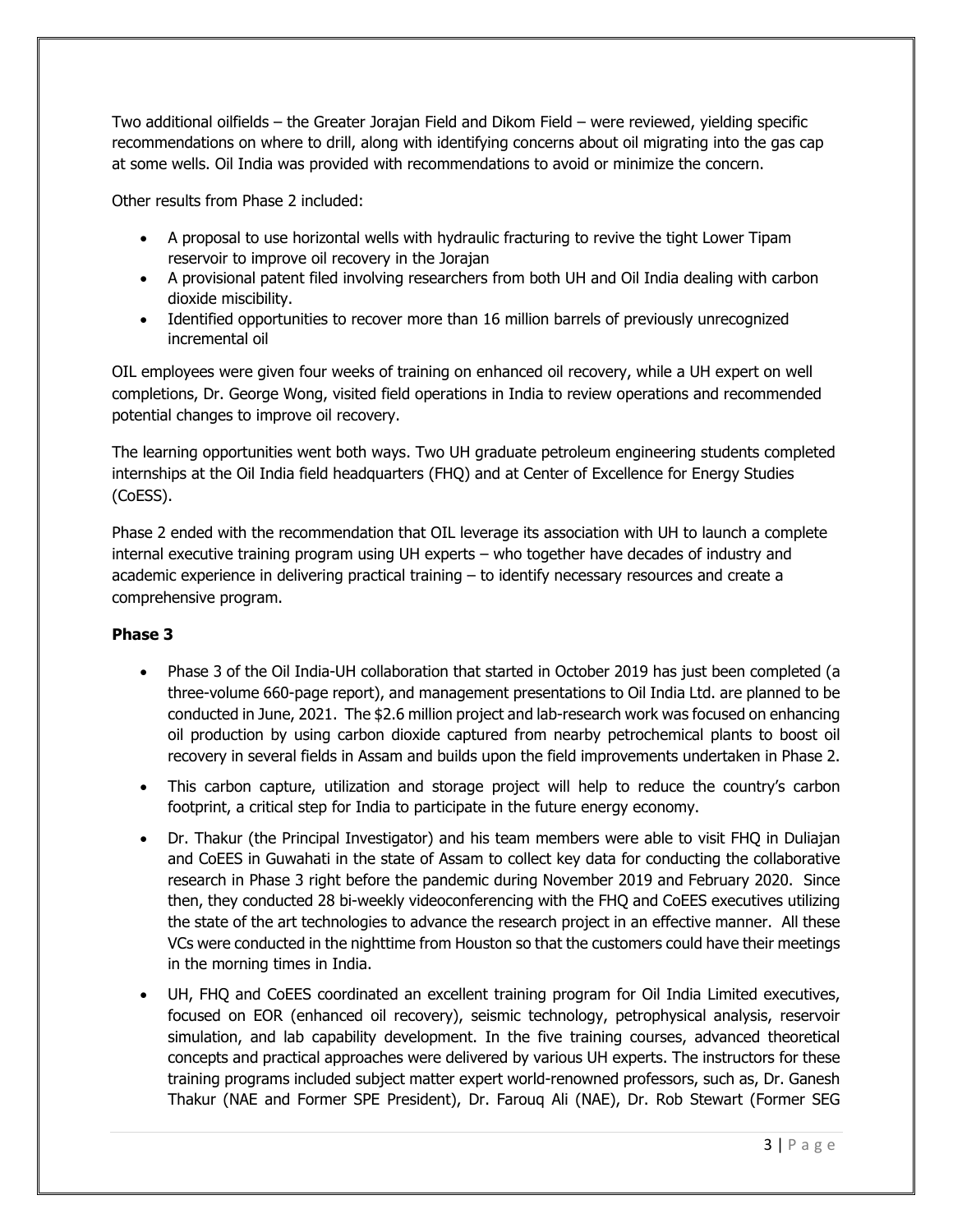President), and Dr. Mike Myers. Supporting researchers, post-docs and PhD students included: Dr. Sushanta Bose, Dr. Peila Chen, Dr. Zeinab Zargar, Mr. Anand Selveindran, and Mr. Veer Denduluri. The five executive training courses were attended by over 150 participants from Oil India and have drawn accolades from both FHQ and CoEES.

• Our scientists and researchers are very proud to achieve over 80% of the research work during the pandemic time-period. Thanks to the advanced technology and the hard work of our researchers in enabling this. Dr. Thakur's continuous motivational persistence played a key role in achieving this, and it was highly recognized by Mr. Saloma Yomdo of CoEES, Oil India Ltd.

Among other accomplishments during Phase 3, which concluded in May 2021:

### **Kathaloni (KLN001) Field:**

- Our geoscientists and the reservoir engineering researchers with the help of their advanced seismic, geolological, petrophysical and reservoir engineering and simulation work identified STOOIP (stock tank original oil in place) of 33.9 MMKLS or 213 million barrels of oil and recognized new development opportunities. UH's advanced research in this area provides tremendous confidence for the resource assessment in the Kathaloni field. The OIL professionals have thoroughly reviewed this work and are adopting the results of this research work, a 25% higher oil-in-place than estimated before.
- The reservoir contains light oil with a mobility ratio of  $0.40 a$  very favorable condition for water injection and CO2 EOR. Water influx & injection conditions are good as confirmed by 300+ simulation runs.
- We have analyzed water influx to be strong in this reservoir, yielding good recovery factor and maintaining pressure in most areas. However, it still needs supplemental water injection and effective RM (reservoir management) area by area.
- Our recommendations will make current water influx and future waterflood more effective, CO2 EOR applicable, and increase RF from 31% to 40%, a potential to add 19 million barrels of incremental oil.
- CO2 EOR can significantly increase recovery factor, Sorm  $<$  10% and MMP is equal to the current reservoir pressure.
- Significant potential exists to increase oil recovery and reserves by expanding waterflooding and CO2 EOR flooding in the field by pattern flooding: 7.0 million barrels of oil by waterflooding and 4.4 million additional barrels of oil by CO2 EOR method.
- Field development activities in 2-pattern area can significantly improve oil recovery with an incremental oil production of approximately 1.15 MMKLS (infill + new-perforations + CO2 injection) or 7.23 million barrels of oil.
- For the selected patterns, incremental oil from CO2 injection is 0.33 MMKLS (2.01 million barrels of oil) and estimated CO2 storage is 0.38 million metric tons (or 7.14 BCF).
- Polymer flood simulation does not show significant incremental recovery, as the mobility ratio for water injection/drive is already favorable for the Kathaloni reservoir. In addition, lab tests for low salinity waterflood (LSWF) does not yield in any incremental oil recovery, as the formation water is already relatively fresh.
- Identified new perforations, infill, WI, CO2 EOR by detailed lab analyses, petrophysics, reservoir engineering & simulation, but proper implementation is a key to success
- Project economics without cess taxes (Government of India taxes) reduction is attractive (\$100- 107 million NPV).
- UH utilized fresh core analysis and phase behavior studies performed by UH researchers and service companies.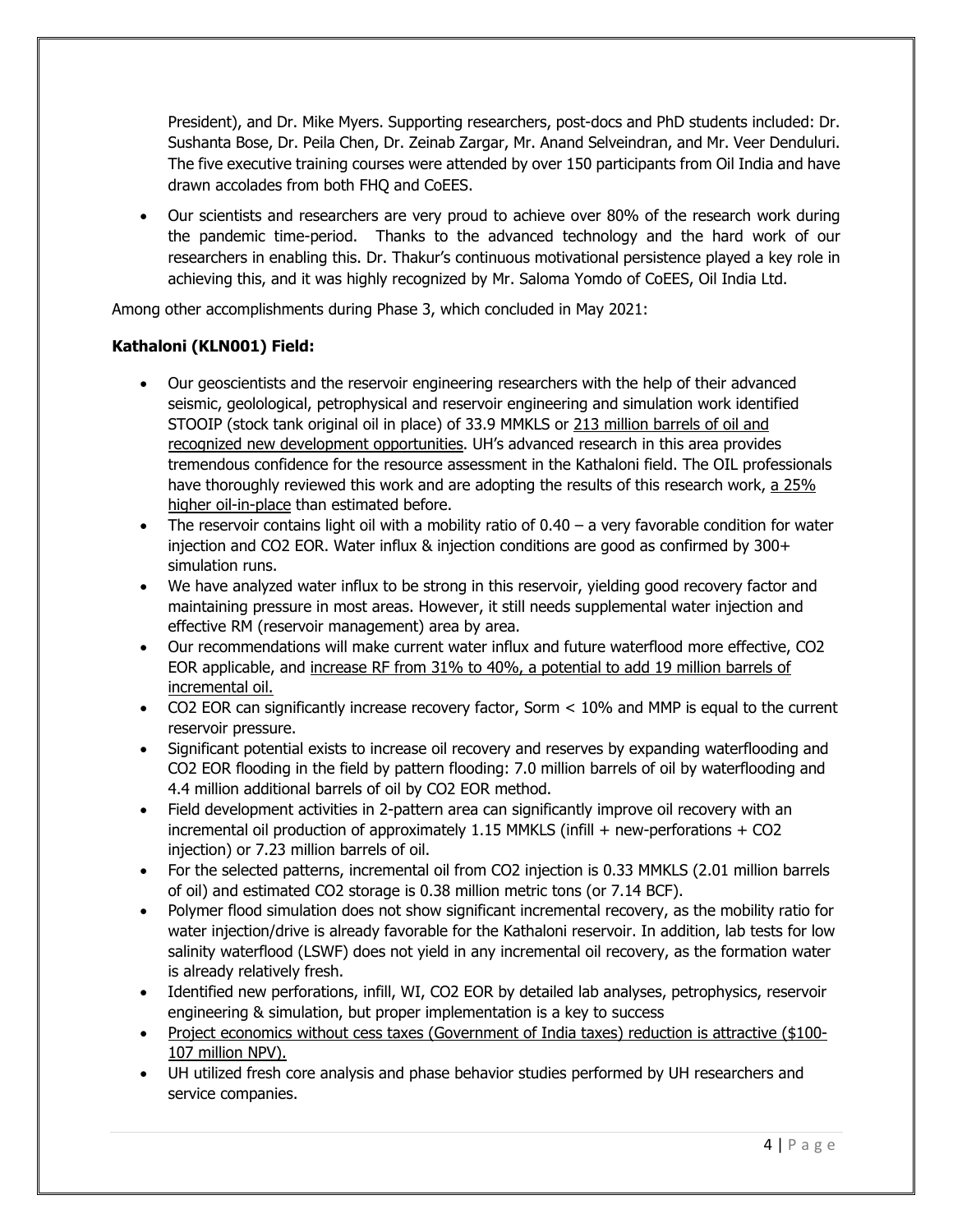- More effective well management is required to preserve wells. Right now, too many wells are being lost, and it costs about \$8 million per well to drill.
- Most of the remaining oil potential exists in Zones 2, 3 and 4, so these should be the future areas for focus.
- Over 150 OIL attendees were trained by UH. However, OIL management must utilize their talents for asset management.

## **Langkasi (NHK384) Field:**

- Identified 7.3 MMKLS or 45.9 million barrels of oil, ~15% higher OOIP than OIL's estimate (6.35 MMKLS) based upon detailed research on seismic, petrophysics, geomodeling and simulation.
- A mobility ratio of 0.56 favorable for water influx/injection and CO2 EOR.
- Strong water influx yielding good recovery and pressure maintenance prior to 2009; water injection started in 2009 and it raised reservoir pressure and boosted oil production.
- Prediction case: 6.92 million barrels (1.1 million KLS) of incremental oil by infill, workover, peripheral WI and CO2 EOR (~50% of CO2 EOR incremental thru screening study). Recommendations are made to perform a detailed lab and simulation study in Phase 4.
- Peripheral waterflood (utilizing NHK357 and NHK420 as injectors) produces  $\sim$ 100,000 KLS of incremental oil without drilling any new wells.
- Simulation of infill UH-6P and UH-5P show an incremental oil of 77,000 and 65,000 KLS, respectively.
- A decline curve analysis shows that the EUR is between 2.28-2.43 MMKLS, with a high side opportunity of 0.12-0.28 MMKLS achieved by effective RM.
- Detailed studies involving seismic, petrophysics, reservoir engineering & simulation shows good potential for new perforations, infill drilling, WI, CO2 EOR, but implementation is a key to success. More effective well management is required to preserve wells.
- CO2 EOR is applicable based on the advanced UH EOR screening method. Opportunities to perform EOR/PVT laboratory studies for miscible CO2 EOR exists at the UH Lab.
- Remaining oil potential exists near well NHK422 a future area to investigate.
- As mentioned under the Kathaloni project, over 150 OIL attendees were trained by UH. However, OIL management must utilize their talents for asset mgmt.

### **Nagajan (NHK262) Field:**

- Excellent quality, relatively continuous sand (Avg. Phi  $\sim$ 20%, Perm  $\sim$ 350) with Light oil (API 25.6, viscosity 2.5 cP). Identified 87 million barrels (13.76 million KLS) of OOIP by integrated reservoir characterizations, and it was reviewed with the OIL executives.
- Strong double displacement drive presence of large initial gas cap (m value $\sim$ 0.5) and strong bottom water influx. Ideal reservoir conditions exist for primary recovery, waterflood, and CO2- EOR when managed well.
- Rigorous seismic-to-simulation modeling including detailed petrophysical, geological and reservoir engineering under domain experts: Dr. Stewart, Dr. Myers, and Dr. Thakur; moreover, fresh lab research results were incorporated.
- Identified the reasons for low RF, failure of horizontal well, and unpredictable reservoir behavior (e.g., significant amount of oil migrated into the gas cap).
- Our rigorous research showed RF could have been 35% instead of 10% from an effective RM from day one.
- Potential vertical/horizontal infill wells exist with incremental oil of 0.46 MMKLS.
- Risk level is high due to the non-uniform distribution of the migrated oil; strongly recommend to run RST. If RST shows oil saturation >40%, the potential of workover/infill will be higher.